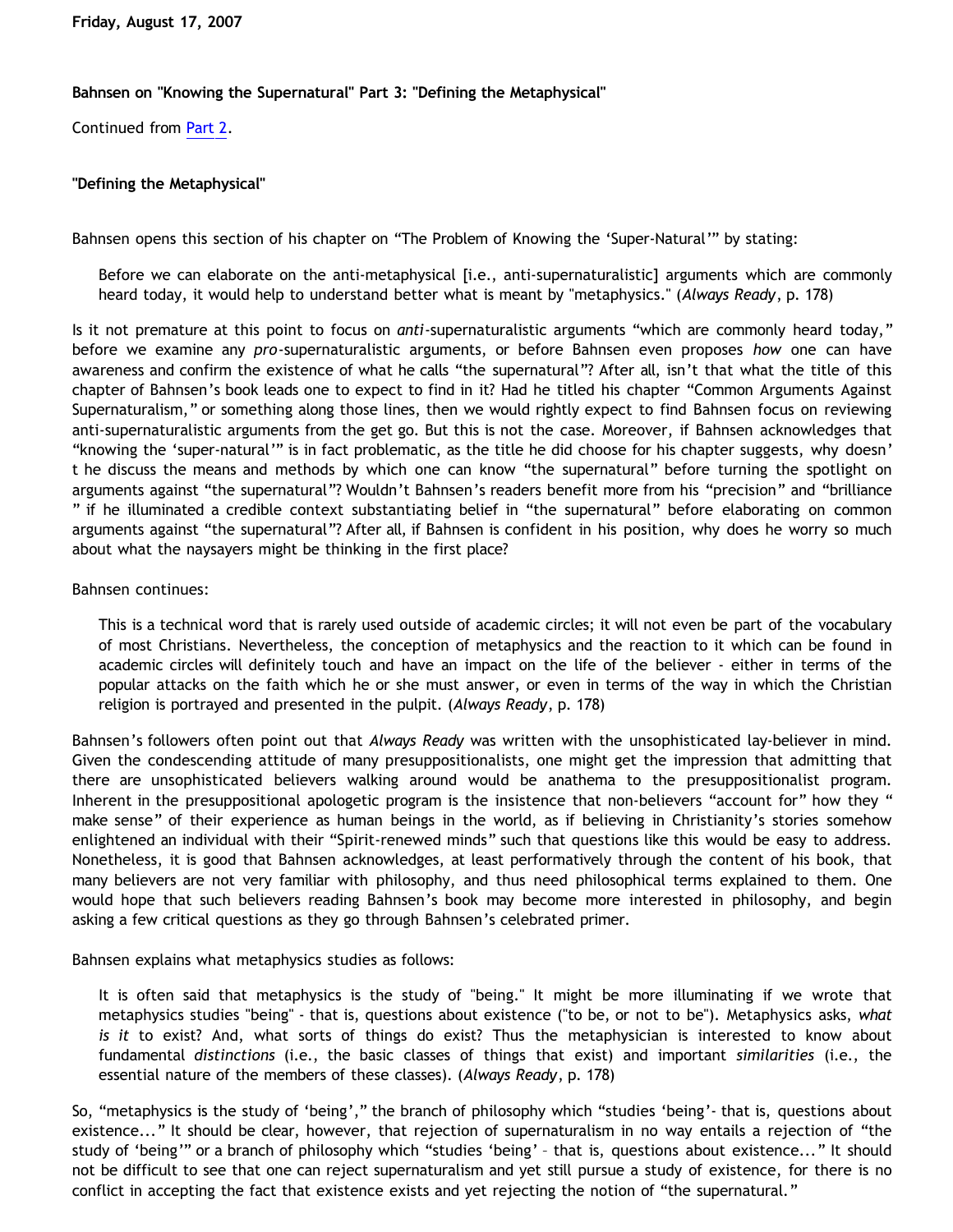Compare Peikoff's conception of metaphysics: "Metaphysics is the branch of philosophy that studies the nature of the universe as a whole." (OPAR, p 3) According to Peikoff's worldview, Objectivism, 'universe' is defined as "the sum total of existence," such that 'universe' is a concept which includes anything and everything that exists. (See my blogs [Responding to Chris](http://bahnsenburner.blogspot.com/2006/07/responding-to-chris.html) and [Exapologist's Message to Non-Theists](http://bahnsenburner.blogspot.com/2007/02/exapologists-message-to-non-theists.html) for some elaboration on this.)

I point this out here because Bahnsen will soon use the phrase "anti-metaphysical" when he really means " anti-supernatural." He will refer to thinkers who reject "the supernatural"; I, for instance, am such a thinker. However, my worldview has a branch of philosophy called "metaphysics," so it should be clear that I am in no way " anti-metaphysical." But I do reject the notion of "the supernatural" (for reasons that should be crystal clear by the end of my review of Bahnsen's essay), so one could refer to my position as "anti-supernatural." *My position is anti-supernatural just as and for the same reasons that it is anti-irrational.*

Bahnsen elaborates a little further:

He seeks the *ultimate causes or explanations* for the existence and nature of things. He wants to understand the limits of possible reality, the modes of existing, and the interrelations of existing things. (*Always Ready*, p. 178)

I am always curious to know better what Christians mean by "cause" and "causality" when they make use of such words in propounding their worldview's metaphysical position. (I have written on this before: see my blog [Presuppositionalism vs. Causality.](http://bahnsenburner.blogspot.com/2005/03/presuppositionalism-vs-causality.html)) Many Christians (in fact, all that I have discussed this with) speak of the universe having some prior cause. This tells me either that their conception of the universe is radically different from mine or that their conception of causality is. It is likely that both are radically different from mine, which is why I wonder what they mean when they use these terms. Christians make use of the same words, but it's a different language with its own private meanings. I am all for eliminating such barriers to understanding, which is why I am happy to supply definitions of my terms. Above I mentioned that by 'universe' my worldview means the sum totality of existence. By 'causality' I essentially mean *the identity of action*, for causality is the application of the law of identity to action. Causality is the recognition that the relationship between an entity and its actions is a necessary relationship. On this view, existence is a precondition of causality, for action requires an entity (which exists) to do the action so identified. As one Objectivist philosopher points out, "you can't have a dance without the dancer." (Kelley, *Induction*) So if causality presupposes existence (which it obviously does), and the universe includes by definition everything that exists, then talk of causality could only make sense *within* the context of the universe, not outside it. To speak of causality outside or "prior to" the universe, would be like talking about a dance taking place without any dancers. If someone pointed to an empty stage with no one on it and asked "Do you like the dance?" we would rightly ask "What dance?" The same is the case with many things I have heard Christians argue in their apologetic defenses of their god-belief.

But none of these points seems to be of any concern for Bahnsen, for he does not stop to illuminate them. He is concerned here only with giving a broad definition of the study of metaphysics, and surreptitiously smuggling his supernatural premises in through the back door. Things like the relationship between causes and existence might be expected to come later, but sadly they don't.

Then Bahnsen writes:

It should be obvious, then, if only in an elementary way, that Christianity propounds a number of definite metaphysical claims. (*Always Ready*, p. 178)

Yes, Christianity does advance quite a number of claims, and those claims do have their share of metaphysical commitments, commitments which most Christians themselves do not fully understand, or perhaps do not even want to understand, as the case may be with religious belief. And while Bahnsen is aware that "Christianity propounds a number of definite metaphysical claims," he nowhere discusses the issue of metaphysical primacy, i.e., the proper orientation in the subject-object relationship. I have discussed this matter at length elsewhere (see [here](http://bahnsenburner.blogspot.com/2006/07/metaphysical-subjectivism-and.html), [here,](http://bahnsenburner.blogspot.com/2006/07/metaphysical-subjectivism-and_06.html) [here,](http://bahnsenburner.blogspot.com/2006/12/axioms-and-primacy-of-existence.html) [here](http://bahnsenburner.blogspot.com/2006/12/theism-and-subjective-metaphysics.html), [here](http://bahnsenburner.blogspot.com/2006/12/reveling-in-reversals.html), [here](http://www.geocities.com/katholon/Contra_Pike.pdf), [here](http://www.geocities.com/katholon/squarecircles.htm) and [here](http://www.geocities.com/katholon/DBvPM1005.htm), for instance), so I will try not repeat myself at length in the present review. But above, Bahnsen pointed out that "the metaphysician is interested to know about fundamental distinctions," and yet what distinction is more fundamental and more important to a discussion of knowledge than the distinction between an object and the cognitive means by which one acquires awareness of it? This is the distinction between the knower and what he knows, between the objects he perceives and the faculty by which he perceives it. The relationship between the subject of experience and the objects one experiences is ever-present in one's waking life. So long as you are conscious, you are conscious of something, and so long as you are conscious of something, there is a relationship between your consciousness and the something you are